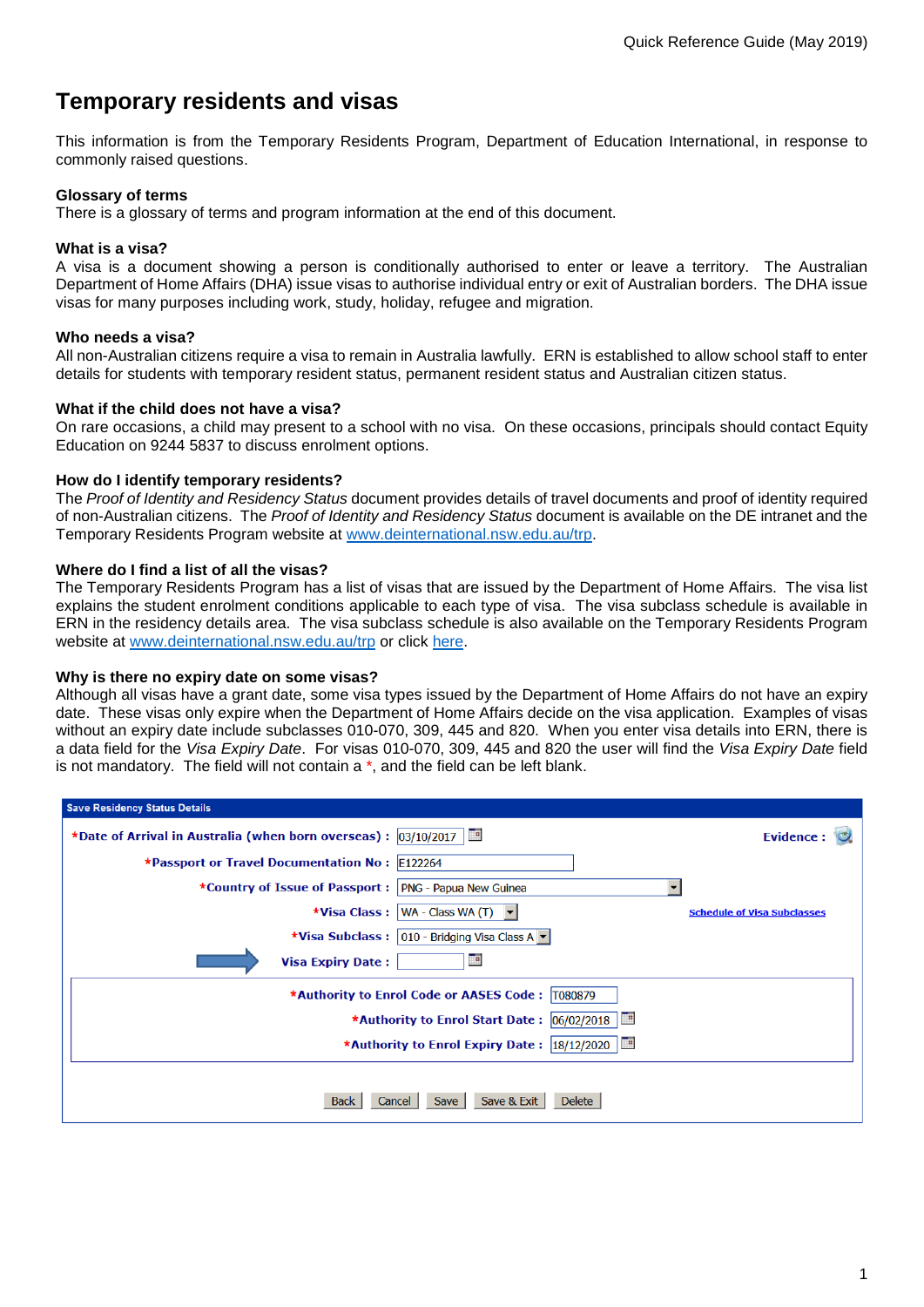# **What if a student changes from temporary to permanent resident status?**

If a student was a temporary resident, and changes to permanent residency status, you need to change the Residency Status of the student in ERN. An active Residency Status in ERN is not able to be changed, so a new status must be created (see screen shot below). Rather than deleting a Residency Status in ERN, It is best practice to create a new entry. This ensures the residency status history is retained in ERN.

| $\overline{\mathbf{x}}$ | <b>ATE Start Date</b>       | ٠ | <b>ATE Expiry Date</b> | ÷      | <b>Residency Status</b><br>٠                                   | <b>Active</b> | ٠ | <b>Evidence</b> | ÷ |
|-------------------------|-----------------------------|---|------------------------|--------|----------------------------------------------------------------|---------------|---|-----------------|---|
|                         | 06/02/2018                  |   | 18/12/2020             |        | <b>Temporary Visa Holder</b>                                   | Active        |   | Given           |   |
|                         |                             |   |                        |        |                                                                |               |   |                 |   |
|                         |                             |   |                        |        | *Residency Status : TMP - Temporary Visa Holder - determined ~ |               |   |                 |   |
|                         |                             |   |                        |        |                                                                |               |   |                 |   |
|                         |                             |   |                        | Cancel | Create                                                         |               |   |                 |   |
|                         |                             |   |                        |        |                                                                |               |   |                 |   |
|                         | *Indicates mandatory field. |   |                        |        |                                                                |               |   |                 |   |
|                         |                             |   |                        |        |                                                                |               |   |                 |   |

To create a new Residency Status in ERN, follow these steps:

1. Click on the *Residency Details* icon in the toolbar.



2. Click on the drop down list to select the correct new Residency Status.

3. With the new Residency Status selected, click on Create.

| × | <b>ATE Start Date</b> | ÷ | <b>ATE Expiry Date</b> | ÷      | <b>Residency Status</b><br>$\Rightarrow$                         | <b>Active</b> | ÷ | <b>Evidence</b> | ٠ |
|---|-----------------------|---|------------------------|--------|------------------------------------------------------------------|---------------|---|-----------------|---|
|   | 14/02/2018            |   | 15/12/2023             |        | Temporary Visa Holder                                            | Active        |   | Given           |   |
|   |                       |   |                        |        | *Residency Status :   PER - Permanent Resident - determined by v |               |   |                 |   |
|   |                       |   |                        | Cancel | Create                                                           |               |   |                 |   |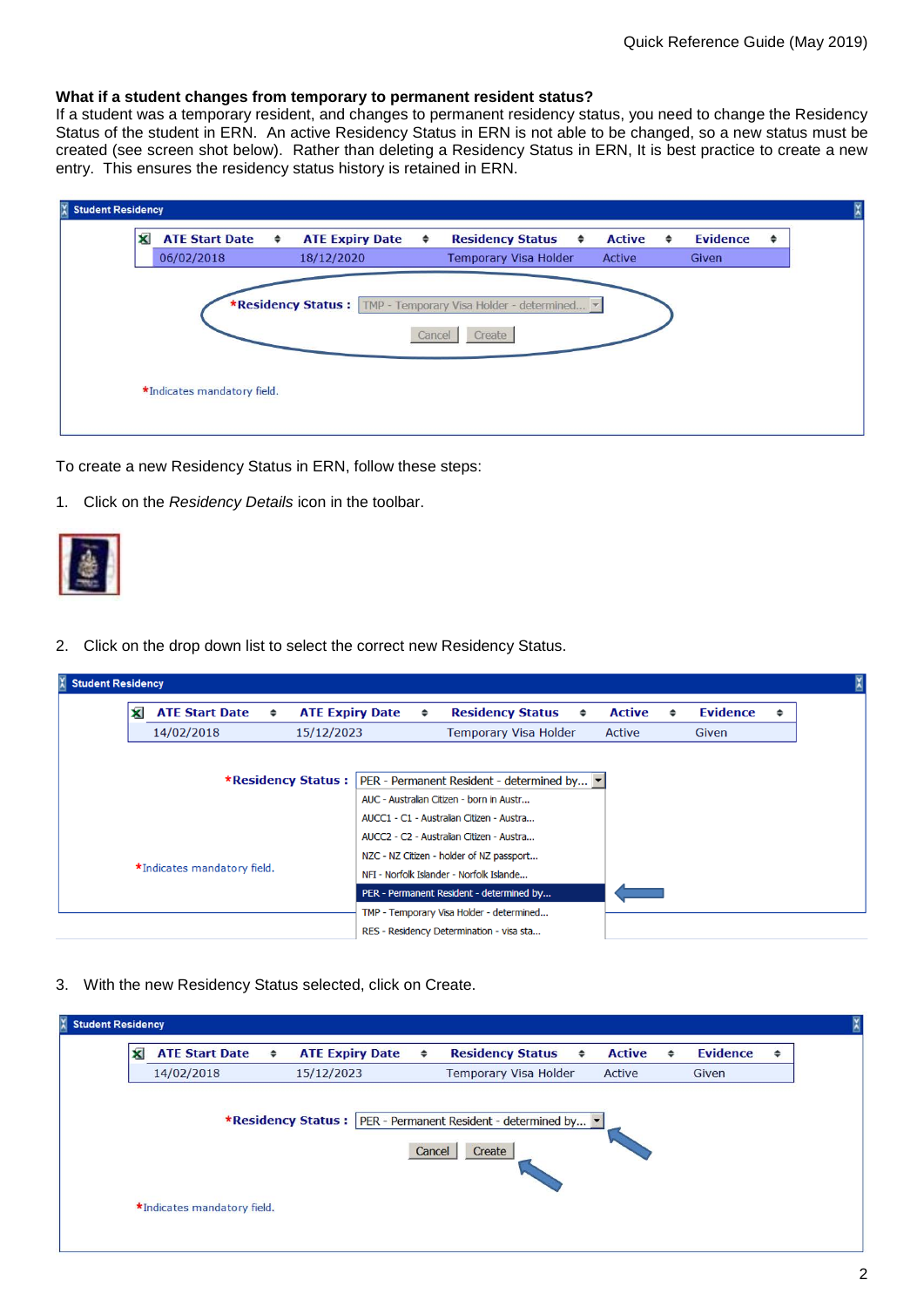## 4. Enter details for the new Residency Status

| <b>Save Residency Status Details</b>                      |                                    |
|-----------------------------------------------------------|------------------------------------|
| Date of Arrival in Australia (when born overseas) :       | $\mathbf{u}$<br><b>Evidence:</b>   |
| *Passport or Travel Documentation No:                     |                                    |
| *Country of Issue of Passport: XXX - Unknown/Not Provided |                                    |
| *Current Visa Class : XXX - Unknown/Not Provided *        | <b>Schedule of Visa Subclasses</b> |
| *Current Visa Subclass: XXS - Unknown/Not Provided *      |                                    |
| <b>Back</b><br>Cancel                                     | Save & Exit<br>Save                |

## 5. Click on Save & Exit.

| <b>Save Residency Status Details</b>                          |                                    |
|---------------------------------------------------------------|------------------------------------|
| Date of Arrival in Australia (when born overseas): 01/01/2017 | <b>Evidence:</b>                   |
| *Passport or Travel Documentation No: 123456789               |                                    |
| *Country of Issue of Passport : GBR - United Kingdom          |                                    |
| *Current Visa Class: SN - Class SN (P) -                      | <b>Schedule of Visa Subclasses</b> |
| *Current Visa Subclass:   190 - Skilled - Nominated v         |                                    |
| Save & Exit<br>Cancel  <br><b>Back</b><br>Save                |                                    |

## **What if a student changes from temporary resident visa to another temporary resident visa?**

It is common for a temporary resident family in Australia to extend their stay and apply to the Department of Home Affairs for a permanent resident visa or another temporary resident visa. In cases where a student is granted a new temporary resident visa, the Temporary Residents Program will issue your school a new Authority to Enrol. The Authority to Enrol will contain the visa information you need to enter into ERN.

Rather than changing the existing Residency Status in ERN, It is best practice to create a new entry. This ensures the residency status history is retained in ERN. Please refer to the steps on the previous page to create a new Residency Status in ERN.

#### **What is the Authority to Enrol Code or AASES Code?**

The Authority to Enrol Code is alphanumeric code issued by the Temporary Residents Program and the International Student Program. The code is entered into ERN by school staff using the Authority to Enrol document. The AASES Code is alphanumeric code issued by the Secondary Student Exchange Program. The code is entered into ERN by school staff using the AASES form.

#### **Do temporary residents in preschools require an ATE?**

The Department of Education operates 100 preschools within NSW government schools. The Temporary Residents Program does not administer the enrolment of temporary residents into Department of Education operated preschools. Temporary residents do not require an *Authority to Enrol* to enrol in a preschool. However, they do require an *Authority to Enrol* to enrol in kindergarten.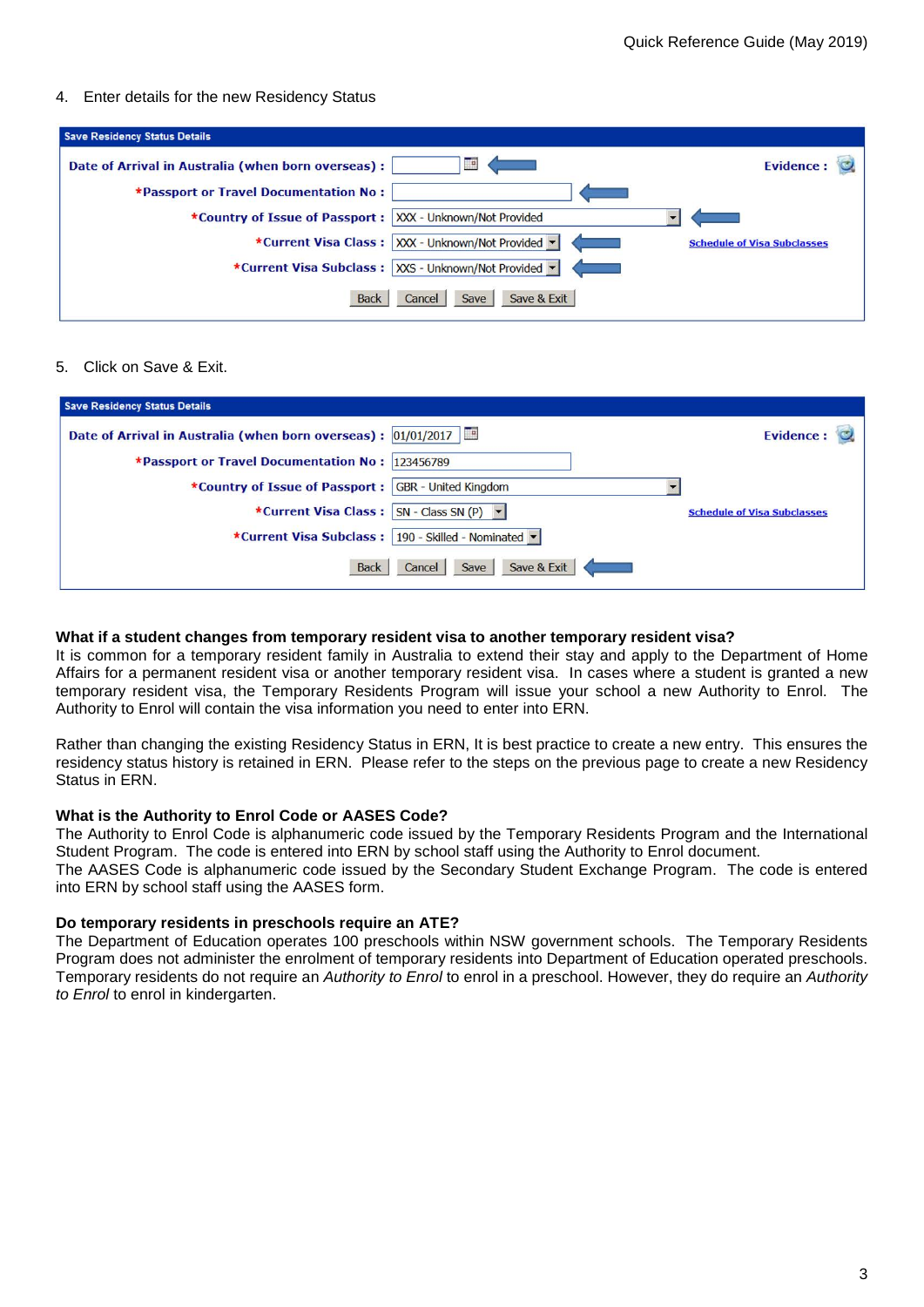# **Glossary of terms**

### **Australian citizen**

A person may become an Australian citizen by being born in Australia to parents who are Australian citizens or permanent residents or may become an Australian when they make a successful application for citizenship.

## **Authority to Enrol (ATE)**

The *Authority to Enrol (ATE)* is a document issued by the Temporary Residents Program. The ATE authorises the enrolment of a temporary resident child into a NSW government school. A temporary resident student is not permitted to enrol in any NSW government school for any period unless an *Authority to Enrol* has been issued to the school by the Temporary Residents Program.

#### **Community detention**

An alternative term for 'residence determination', which allows a person, who is required or permitted to be taken into immigration detention or who is in immigration detention, to reside in the community at a specified address and by certain conditions, instead of being detained at a place of immigration detention.

#### **Department of Home Affairs**

The Department of Home Affairs is the Australian Government interior ministry with responsibilities for national security, law enforcement, emergency management, border control, immigration, refugees, citizenship, and multicultural affairs.

#### **Multicultural Education**

Multicultural education provides programs promoting anti-racism and community harmony, intercultural understanding and positive relationships between students from all cultural backgrounds. It addresses the educational needs of specific groups of students from language backgrounds other than English and who have parents or carers who speak a language other than English at home.

#### **ImmiCard**

An ImmiCard is an official, secure immigration credential that contains a photograph and personal details. ImmiCards contain a unique number linked to biometric and visa details in the Department of Home Affairs system.

#### **Passport**

A document of identity issued to a person from an official source. The official source may be in or outside Australia.

#### **Permanent resident**

A person who is permitted to remain in Australia indefinitely.

#### **Refugee**

A person recognised as needing protection. According to the Refugee Convention, a refugee is someone who is outside their country and is unable or unwilling to go back because they have a well-founded fear of being persecuted because of their race, religion, nationality, political opinion or membership of a particular social group.

#### **Resident determination**

An alternative term for 'community detention', which allows a person, who is required or permitted to be taken into immigration detention or who is in immigration detention, to reside in the community at a specified address and by certain conditions, instead of being detained at a place of immigration detention.

#### **Temporary resident**

A person from overseas who enters Australia on a temporary basis for purposes that benefit Australia, such as tourism, study, work or other activities.

#### **Visa**

A visa provides for the entry of a person from overseas to Australia on a temporary basis for a prescribed period or a permanent basis. The Australian Department of Home Affairs issues a visa for entry into Australia.

#### **Visa class**

A visa class is a two (2) letter classification used by the Australian Department of Home Affairs. The visa class indicates the type of visa held by a person. The visa subclass schedule on the Temporary Residents Program website at [www.deinternational.nsw.edu.au/trp](https://www.deinternational.nsw.edu.au/study-options/study-programs/temporary-residents) or by clicking [here](https://www.deinternational.nsw.edu.au/__data/assets/pdf_file/0012/16410/16410-Visa-Subclasses-and-Enrolment-Conditions.pdf) lists all current visa classes.

#### **Visa subclass**

A visa subclass is a three (3) digit number used by the Australian Department of Home Affairs. The visa subclass indicates the type of visa held by a person. The visa subclass schedule on the Temporary Residents Program website at [www.deinternational.nsw.edu.au/trp](https://www.deinternational.nsw.edu.au/study-options/study-programs/temporary-residents) or by clicking [here](https://www.deinternational.nsw.edu.au/__data/assets/pdf_file/0012/16410/16410-Visa-Subclasses-and-Enrolment-Conditions.pdf) lists all current visa subclasses.